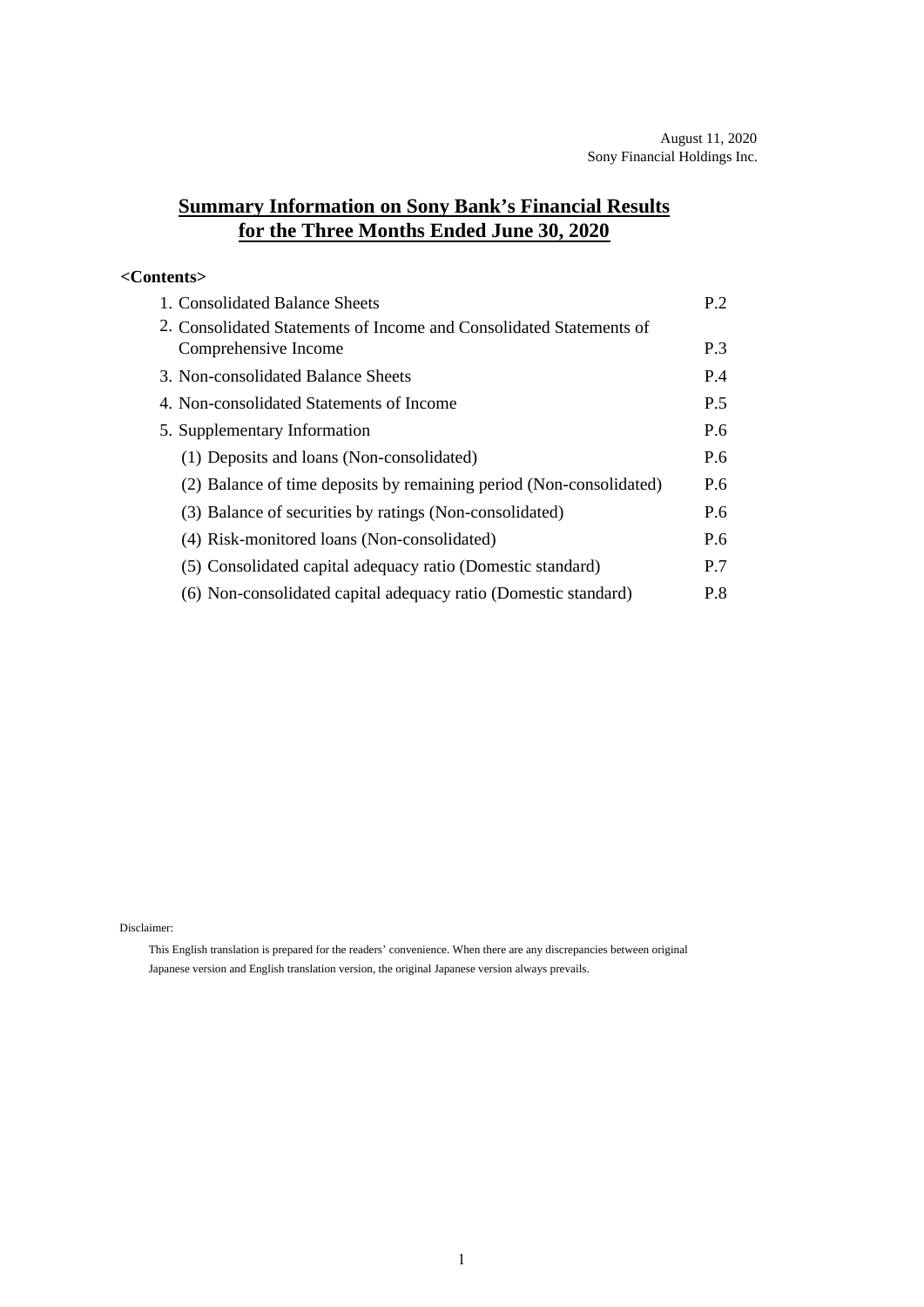# **1. Consolidated Balance Sheets**

| (Millions of yen)                                                            |                      |                     |  |
|------------------------------------------------------------------------------|----------------------|---------------------|--|
|                                                                              | As of March 31, 2020 | As of June 30, 2020 |  |
| Assets:                                                                      |                      |                     |  |
| Cash and due from banks                                                      | 317,619              | 372,628             |  |
| Monetary claims purchased                                                    | 6,006                | 5,293               |  |
| Money held in trust                                                          | 23,107               | 23,180              |  |
| Securities                                                                   | 701,332              | 774,690             |  |
| Loans                                                                        | 1,979,126            | 2,051,156           |  |
| Foreign exchanges                                                            | 3,019                | 11,250              |  |
| Other assets                                                                 | 51,733               | 50,613              |  |
| Tangible fixed assets                                                        | 1,493                | 1,455               |  |
| Intangible fixed assets                                                      | 6,930                | 6,639               |  |
| Deferred tax assets                                                          | 7,052                | 2,672               |  |
| Reserve for possible loan losses                                             | (846)                | (869)               |  |
| <b>Total Assets</b>                                                          | 3,096,574            | 3,298,713           |  |
| <b>Liabilities:</b>                                                          |                      |                     |  |
| Deposits                                                                     | 2,476,986            | 2,602,875           |  |
| Call money and bills sold                                                    | 176,256              | 226,241             |  |
| Payables under repurchase agreements                                         | 41,093               | 15,418              |  |
| Borrowed money                                                               | 247,923              | 292,487             |  |
| Foreign exchanges                                                            | 684                  | 517                 |  |
| Other liabilities                                                            | 71,283               | 71,147              |  |
| Reserve for employees' bonuses                                               | 467                  | 166                 |  |
| Net defined benefit liability                                                | 1,290                | 1,312               |  |
| Provision for reimbursement of deposits                                      | 111                  | 99                  |  |
| <b>Total Liabilities</b>                                                     | 3,016,096            | 3,210,266           |  |
| <b>Net Assets:</b>                                                           |                      |                     |  |
| Common stock                                                                 | 31,000               | 31,000              |  |
| Capital surplus                                                              | 21,000               | 21,000              |  |
| Retained earnings                                                            | 37,136               | 35,326              |  |
| Total shareholders' equity                                                   | 89,136               | 87,326              |  |
| Net unrealized gains (losses) on available-for-sale securities, net of taxes | (10, 299)            | (731)               |  |
| Net deferred gains (losses) on hedging instruments, net of taxes             | (556)                | (424)               |  |
| Remeasurements of defined benefit plans, net of taxes                        | (53)                 | (49)                |  |
| Total accumulated other comprehensive income                                 | (10,909)             | (1,206)             |  |
| Non-controlling interests                                                    | 2,250                | 2,326               |  |
| <b>Total Net Assets</b>                                                      | 80,477               | 88,446              |  |
| <b>Total Liabilities and Net Assets</b>                                      | 3,096,574            | 3,298,713           |  |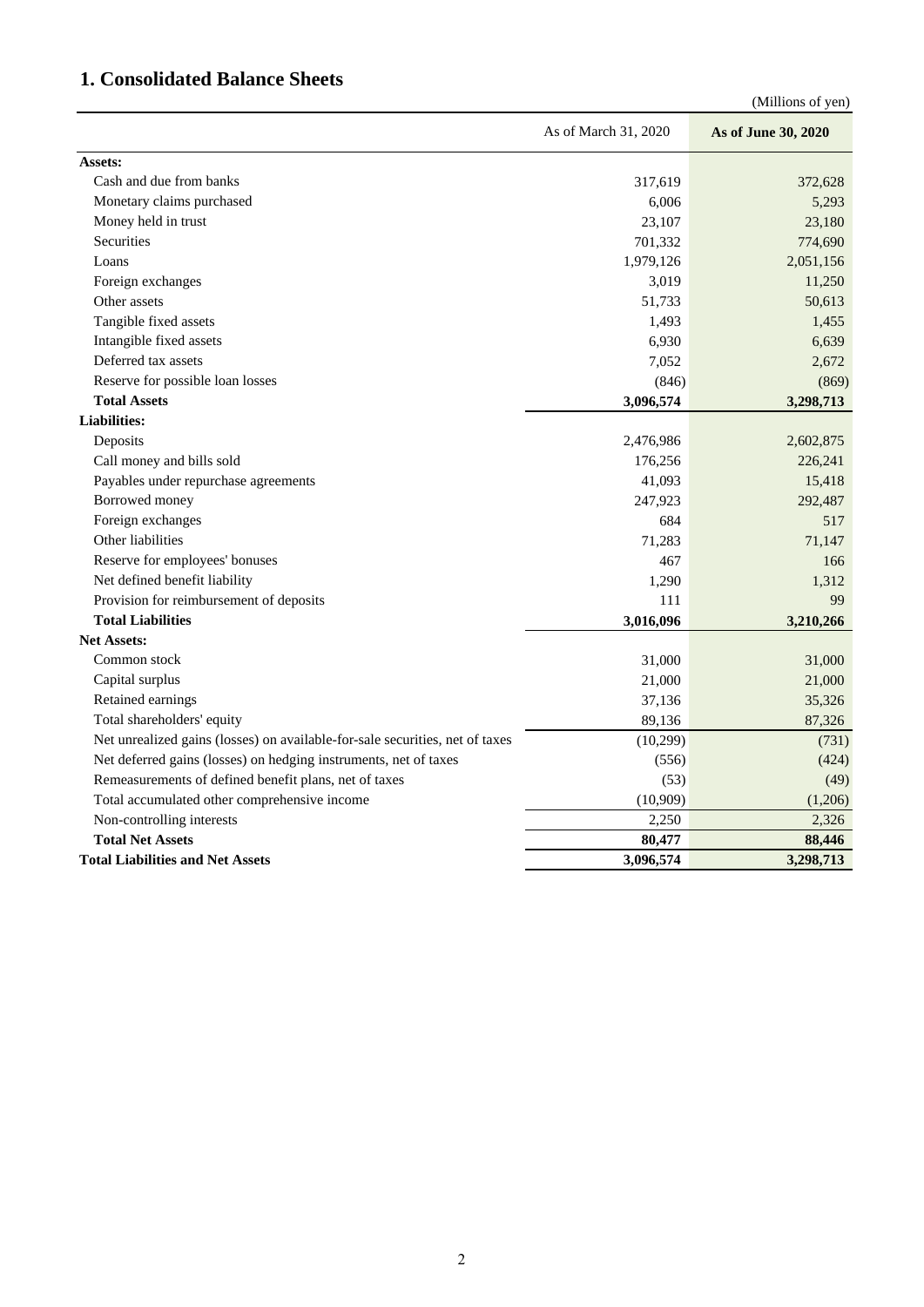## **2. Consolidated Statements of Income and Consolidated Statements of Comprehensive Income**

#### **(1) Consolidated Statements of Income**

|                                                         |                                             | (Millions of yen)                                  |
|---------------------------------------------------------|---------------------------------------------|----------------------------------------------------|
|                                                         | For the three months ended<br>June 30, 2019 | For the three months ended<br><b>June 30, 2020</b> |
| <b>Ordinary Revenues</b>                                | 11,931                                      | 12,194                                             |
| Interest income                                         | 8,399                                       | 7,925                                              |
| Interest income on loans                                | 4,519                                       | 4,920                                              |
| Interest income and dividends on securities             | 3,861                                       | 2,986                                              |
| Fees and commissions                                    | 2,601                                       | 3,370                                              |
| Other operating income                                  | 879                                         | 768                                                |
| Other ordinary income                                   | 51                                          | 129                                                |
| <b>Ordinary Expenses</b>                                | 9,493                                       | 9,891                                              |
| Interest expenses                                       | 2,432                                       | 1,698                                              |
| Interest expenses on deposits                           | 1,965                                       | 1,207                                              |
| Fees and commissions                                    | 2,182                                       | 2,577                                              |
| Other operating expenses                                | $\mathbf{0}$                                | 107                                                |
| General and administrative expenses                     | 4,874                                       | 5,376                                              |
| Other ordinary expenses                                 | 3                                           | 132                                                |
| <b>Ordinary Profit</b>                                  | 2,438                                       | 2,302                                              |
| <b>Income Before Income Taxes</b>                       | 2,438                                       | 2,302                                              |
| Income Taxes—Current                                    | 388                                         | 483                                                |
| Income Taxes-Deferred                                   | 364                                         | 229                                                |
| <b>Total Income Taxes</b>                               | 752                                         | 713                                                |
| Profit                                                  | 1,685                                       | 1,588                                              |
| <b>Profit Attributable to Non-controlling Interests</b> | 78                                          | 75                                                 |
| <b>Profit Attributable to Owners of the Parent</b>      | 1,607                                       | 1,513                                              |

### **(2) Consolidated Statements of Comprehensive Income**

|                                                                              |                                             | (Millions of yen)                                  |
|------------------------------------------------------------------------------|---------------------------------------------|----------------------------------------------------|
|                                                                              | For the three months ended<br>June 30, 2019 | For the three months ended<br><b>June 30, 2020</b> |
| Profit                                                                       | 1,685                                       | 1,588                                              |
| <b>Other Comprehensive Income</b>                                            |                                             |                                                    |
| Net unrealized gains (losses) on available-for-sale securities, net of taxes | 107                                         | 9,568                                              |
| Net deferred gains (losses) on hedging instruments, net of taxes             | (57)                                        | 131                                                |
| Remeasurements of defined benefit plans, net of taxes                        | 4                                           | 3                                                  |
| Total other comprehensive income                                             | 53                                          | 9,704                                              |
| <b>Comprehensive Income</b>                                                  | 1,739                                       | 11,292                                             |
| (Details)                                                                    |                                             |                                                    |
| Comprehensive income attributable to owners of the parent                    | 1,659                                       | 11,216                                             |
| Comprehensive income attributable to non-controlling interests               | 79                                          | 76                                                 |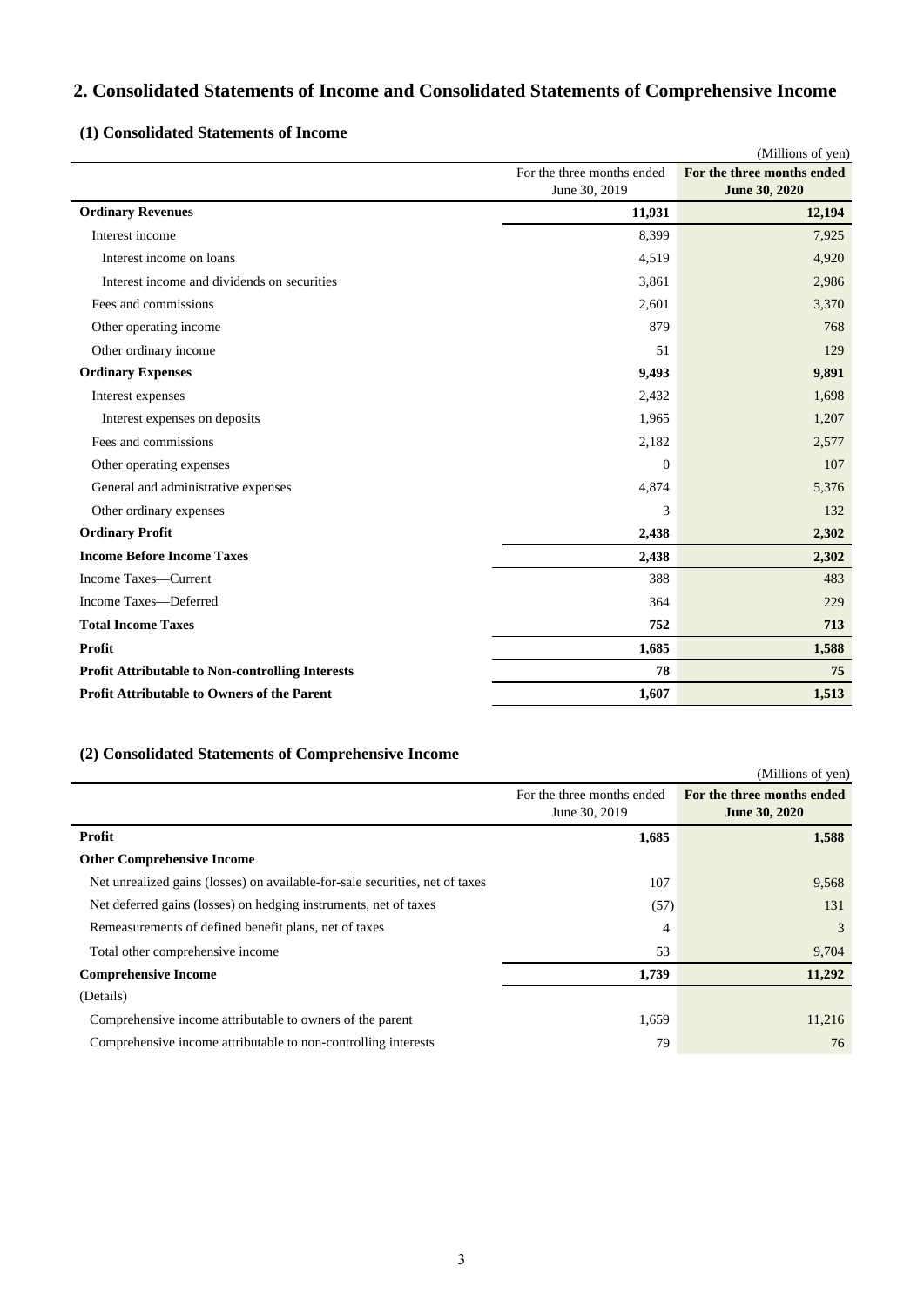### **3. Non-consolidated Balance Sheets**

(Millions of yen)

|                                                                                 | As of June 30, 2019<br>(A) | As of June 30, 2020<br>(B) | Change<br>$(B-A)$ | (Reference)<br>As of March 31, 2020<br>(C) | Change<br>$(B-C)$ |
|---------------------------------------------------------------------------------|----------------------------|----------------------------|-------------------|--------------------------------------------|-------------------|
| Assets:                                                                         |                            |                            |                   |                                            |                   |
| Cash and due from banks                                                         | 395,437                    | 366,544                    | (28, 893)         | 310,724                                    | $+55.820$         |
| Monetary claims purchased                                                       | 4,465                      | 5,293                      | $+828$            | 6,006                                      | (712)             |
| Money held in trust                                                             | 21,874                     | 23,180                     | $+1,306$          | 23,107                                     | $+73$             |
| Securities                                                                      | 728,195                    | 776,710                    | $+48,515$         | 703,352                                    | $+73,358$         |
| Loans                                                                           | 1,782,748                  | 2,051,156                  | $+268,407$        | 1,979,126                                  | $+72,030$         |
| Foreign exchanges                                                               | 9,756                      | 11,250                     | $+1,493$          | 3,019                                      | $+8,230$          |
| Other assets                                                                    | 39,312                     | 38,142                     | (1,169)           | 41,823                                     | (3,680)           |
| Tangible fixed assets                                                           | 1,073                      | 997                        | (76)              | 1,024                                      | (27)              |
| Intangible fixed assets                                                         | 5,018                      | 5,004                      | (14)              | 5,225                                      | (220)             |
| Deferred tax assets                                                             | 762                        | 2,549                      | $+1,786$          | 6,909                                      | (4,359)           |
| Reserve for possible loan losses                                                | (893)                      | (869)                      | $+24$             | (846)                                      | (22)              |
| <b>Total Assets</b>                                                             | 2,987,751                  | 3,279,961                  | $+292,209$        | 3,079,472                                  | $+200,489$        |
| <b>Liabilities:</b>                                                             |                            |                            |                   |                                            |                   |
| Deposits                                                                        | 2,403,489                  | 2,610,779                  | $+207,290$        | 2,481,890                                  | $+128,889$        |
| Call money                                                                      | 204,283                    | 226,241                    | $+21,957$         | 176,256                                    | $+49.984$         |
| Payables under repurchase agreements                                            | 28,682                     | 15,418                     | (13,263)          | 41,093                                     | (25, 674)         |
| Borrowed money                                                                  | 210,000                    | 292,487                    | $+82,487$         | 247,923                                    | $+44,564$         |
| Foreign exchanges                                                               | 206                        | 517                        | $+311$            | 684                                        | (167)             |
| Other liabilities                                                               | 54,049                     | 48,101                     | (5,947)           | 52,743                                     | (4,641)           |
| Reserve for employees' bonuses                                                  | 113                        | 97                         | (16)              | 361                                        | (264)             |
| Reserve for employees' retirement benefits                                      | 1,001                      | 1,089                      | $+88$             | 1,068                                      | $+20$             |
| Provision for reimbursement of deposits                                         | 108                        | 99                         | (8)               | 111                                        | (11)              |
| <b>Total Liabilities</b>                                                        | 2,901,933                  | 3,194,832                  | $+292,899$        | 3,002,133                                  | $+192,699$        |
| <b>Net Assets:</b>                                                              |                            |                            |                   |                                            |                   |
| Common stock                                                                    | 31,000                     | 31,000                     |                   | 31,000                                     |                   |
| Capital surplus                                                                 | 21,000                     | 21,000                     |                   | 21,000                                     |                   |
| Retained earnings                                                               | 31,055                     | 34,284                     | $+3,229$          | 36,195                                     | (1,910)           |
| Total shareholders' equity                                                      | 83,055                     | 86,284                     | $+3,229$          | 88,195                                     | (1,910)           |
| Net unrealized gains (losses) on<br>available-for-sale securities, net of taxes | 4,081                      | (731)                      | (4, 812)          | (10, 299)                                  | $+9,568$          |
| Net deferred gains (losses) on<br>hedging instruments, net of taxes             | (1,318)                    | (424)                      | $+893$            | (556)                                      | $+131$            |
| Total valuation and translation adjustments                                     | 2,762                      | (1,156)                    | (3,919)           | (10, 856)                                  | $+9,700$          |
| <b>Total Net Assets</b>                                                         | 85,818                     | 85,128                     | (689)             | 77,338                                     | $+7,789$          |
| <b>Total Liabilities and Net Assets</b>                                         | 2,987,751                  | 3,279,961                  | $+292,209$        | 3,079,472                                  | $+200,489$        |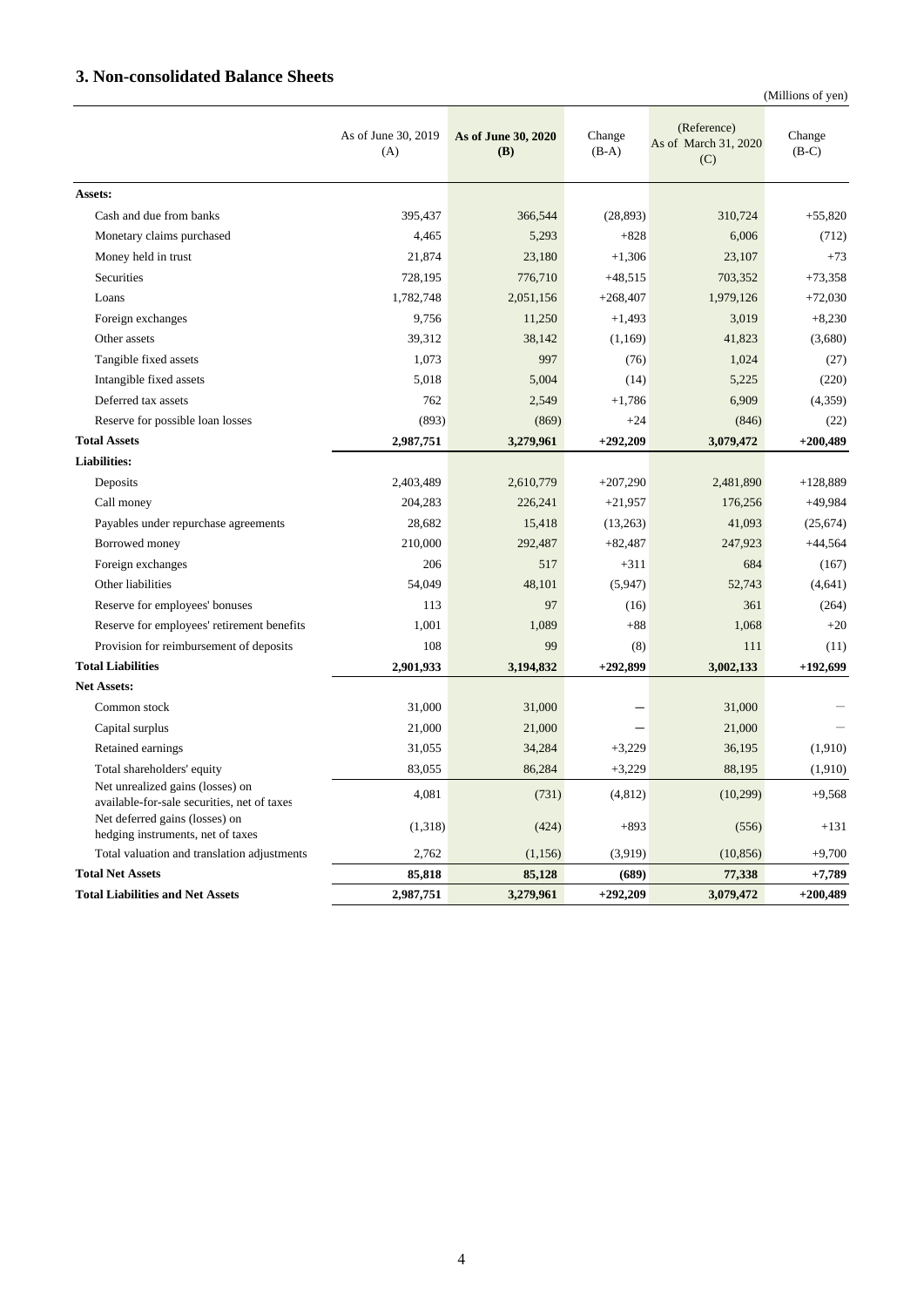#### **4. Non-consolidated Statements of Income**

|                                             |                                                    |                                                           |                   | (Millions of yen)                                   |
|---------------------------------------------|----------------------------------------------------|-----------------------------------------------------------|-------------------|-----------------------------------------------------|
|                                             | For the three months ended<br>June 30, 2019<br>(A) | For the three months ended<br>June 30, 2020<br><b>(B)</b> | Change<br>$(B-A)$ | (Reference)<br>For the year ended<br>March 31, 2020 |
| <b>Ordinary Revenues</b>                    | 10,772                                             | 10,786                                                    | $+13$             | 45,383                                              |
| Interest income                             | 8,399                                              | 7,925                                                     | (474)             | 33,950                                              |
| Interest income on loans                    | 4,519                                              | 4,920                                                     | $+401$            | 18,729                                              |
| Interest income and dividends on securities | 3,861                                              | 2,986                                                     | (874)             | 15,148                                              |
| Fees and commissions                        | 1,442                                              | 1,962                                                     | $+520$            | 7,487                                               |
| Other operating income                      | 879                                                | 768                                                       | (110)             | 3,515                                               |
| Other ordinary income                       | 51                                                 | 129                                                       | $+77$             | 429                                                 |
| <b>Ordinary Expenses</b>                    | 8,599                                              | 8,741                                                     | $+142$            | 35,793                                              |
| Interest expenses                           | 2,431                                              | 1,698                                                     | (733)             | 9,269                                               |
| Interest expenses on deposits               | 1,965                                              | 1,207                                                     | (758)             | 7,276                                               |
| Fees and commissions                        | 2,046                                              | 2,255                                                     | $+209$            | 8,476                                               |
| Other operating expenses                    | $\mathbf{0}$                                       | 106                                                       | $+106$            | 126                                                 |
| General and administrative expenses         | 4,117                                              | 4,584                                                     | $+467$            | 17,782                                              |
| Other ordinary expenses                     | 3                                                  | 95                                                        | $+91$             | 138                                                 |
| <b>Ordinary Profit</b>                      | 2,173                                              | 2,045                                                     | (128)             | 9,589                                               |
| <b>Extraordinary Losses</b>                 |                                                    |                                                           | —                 | 49                                                  |
| Other extraordinary losses                  |                                                    |                                                           |                   | 49                                                  |
| <b>Income Before Income Taxes</b>           | 2.173                                              | 2,045                                                     | (128)             | 9,540                                               |
| Income Taxes-Current                        | 321                                                | 420                                                       | $+98$             | 2,817                                               |
| Income Taxes-Deferred                       | 348                                                | 212                                                       | (136)             | 79                                                  |
| <b>Total Income Taxes</b>                   | 670                                                | 632                                                       | (38)              | 2,897                                               |
| <b>Net Income</b>                           | 1.503                                              | 1.412                                                     | (90)              | 6.642                                               |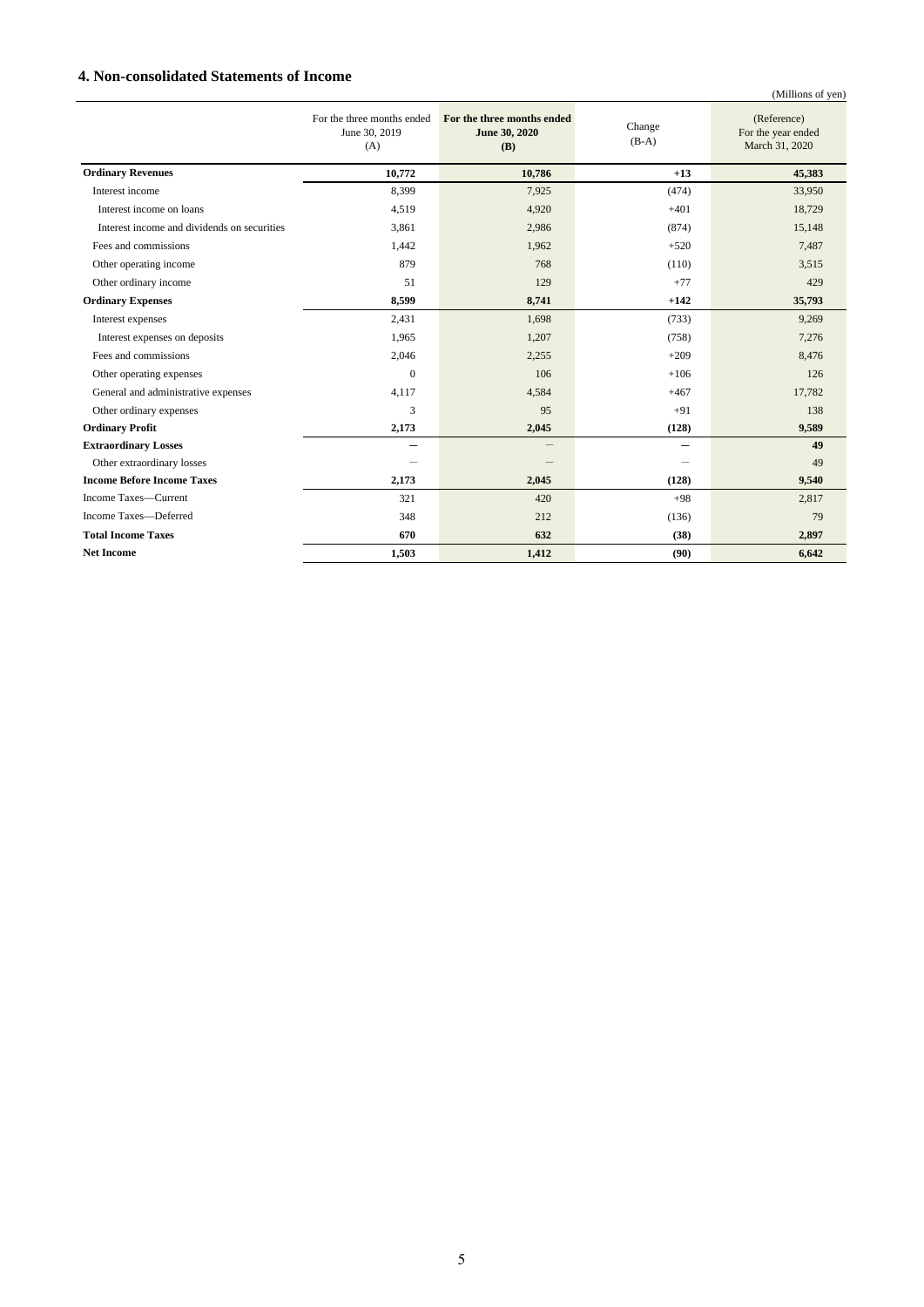#### **5. Supplementary Information**

#### **(1) Deposits and loans (Non-consolidated)**

| (Millions of yen, %)      |                                             |                             |      |                                             |                    |              |
|---------------------------|---------------------------------------------|-----------------------------|------|---------------------------------------------|--------------------|--------------|
|                           | For the three months ended<br>June 30, 2019 |                             |      | For the three months ended<br>June 30, 2020 |                    |              |
|                           | Balance<br>at the end                       | Average<br>Yield<br>balance |      | <b>Balance</b><br>at the end                | Average<br>balance | <b>Yield</b> |
| Deposits                  | 2,403,489                                   | 2,375,619                   | 0.33 | 2,610,779                                   | 2,524,009          | 0.19         |
| Yen deposits              | 1,963,311                                   | 1,950,430                   | 0.09 | 2,145,925                                   | 2,059,111          | 0.08         |
| Ordinary deposits         | 802,134                                     | 793,830                     | 0.00 | 930,094                                     | 892,887            | 0.00         |
| Time deposits             | 1,159,908                                   | 1,155,191                   | 0.16 | 1,213,813                                   | 1,164,607          | 0.15         |
| Foreign currency deposits | 440,177                                     | 425,188                     | 1.40 | 464,854                                     | 464,898            | 0.66         |
| Ordinary deposits         | 176,495                                     | 168,600                     | 0.50 | 199,206                                     | 194,421            | 0.00         |
| Time deposits             | 263,592                                     | 256,502                     | 1.98 | 265,608                                     | 270,442            | 1.13         |
| Loans                     | 1,782,748                                   | 1,760,602                   | 1.02 | 2,051,156                                   | 2,015,232          | 0.97         |
| Mortgage loans            | 1,731,267                                   | 1,707,959                   | 0.95 | 2,011,185                                   | 1,972,210          | 0.91         |
| Others                    | 51,481                                      | 52,643                      | 3.33 | 39,971                                      | 43,022             | 3.73         |

**(2) Balance of time deposits by remaining period (Non-consolidated)** 

| Durance of this aeposits by Femaning perfour profit consolidated |           |                     |           |           | (Millions of yen)   |              |
|------------------------------------------------------------------|-----------|---------------------|-----------|-----------|---------------------|--------------|
|                                                                  |           | As of June 30, 2019 |           |           | As of June 30, 2020 |              |
| Remaining period                                                 | Yen       | Foreign<br>currency | Total     | Yen       | Foreign<br>currency | <b>Total</b> |
| Less than 3 months                                               | 397,920   | 153.883             | 551.804   | 390.196   | 167,263             | 557,460      |
| 3 months or more, less than 6 months                             | 261,397   | 50,855              | 312,252   | 321,401   | 57,594              | 378,996      |
| 6 months or more, less than 1 year                               | 296,053   | 45,138              | 341.191   | 335,291   | 33,663              | 368,955      |
| 1 year or more, less than 2 years                                | 60,088    | 9,937               | 70.026    | 31,207    | 5,207               | 36,414       |
| 2 years or more, less than 3 years                               | 10,143    | 3,758               | 13,902    | 14,094    | 1,874               | 15,969       |
| 3 years or more                                                  | 46.762    | 18                  | 46.781    | 28,761    | 3                   | 28,765       |
| <b>Total</b>                                                     | 1,072,365 | 263,592             | 1,335,958 | 1,120,953 | 265,608             | 1,386,561    |

Note: The above table does not include thrift saving deposits.

#### **(3) Balance of securities by ratings (Non-consolidated)**

|              |         |                     |                | (Millions of yen, %) |
|--------------|---------|---------------------|----------------|----------------------|
|              |         | As of June 30, 2019 |                | As of June 30, 2020  |
| Ratings      | Balance | Composition         | <b>Balance</b> | <b>Composition</b>   |
| <b>AAA</b>   | 321.374 | 44.1                | 340,324        | 43.8                 |
| AA           | 74,463  | 10.2                | 67,029         | 8.6                  |
| A            | 298.814 | 41.0                | 311,938        | 40.2                 |
| <b>BBB</b>   | 23,646  | 3.2                 | 34,470         | 4.4                  |
| Unrated      | 9,896   | 1.4                 | 22,947         | 3.0                  |
| <b>Total</b> | 728.195 | 100.0               | 776,710        | 100.0                |

Notes: 1. Sony bank uses the Basel III standardized method and classifies its securities based on rating by five rating agencies: Moody's Investors Service, S&P Global Ratings, Fitch Ratings, Ratings and Investment Information and Japan Credit Rating Agency.

2. The unrated items on the above table include ¥10,021 million of investments in foreign bonds, ¥6,259 million of investments in Japanese local government bonds, ¥4,615 million of investments in unrated investment trusts, and ¥2,050 million of investments in shares of a subsidiary.

#### **(4) Risk-monitored loans (Non-consolidated)**

|                                   |                     | (Millions of yen)   |
|-----------------------------------|---------------------|---------------------|
|                                   | As of June 30, 2019 | As of June 30, 2020 |
| Category                          | Amount              | Amount              |
| Bankrupt loans                    | 227                 | 218                 |
| Non-accrual delinquent loans      | 1,195               | 964                 |
| Past due loans (3 months or more) |                     |                     |
| Restructured loans                | 817                 | 1,739               |
| <b>Total</b>                      | 2.240               | 2,922               |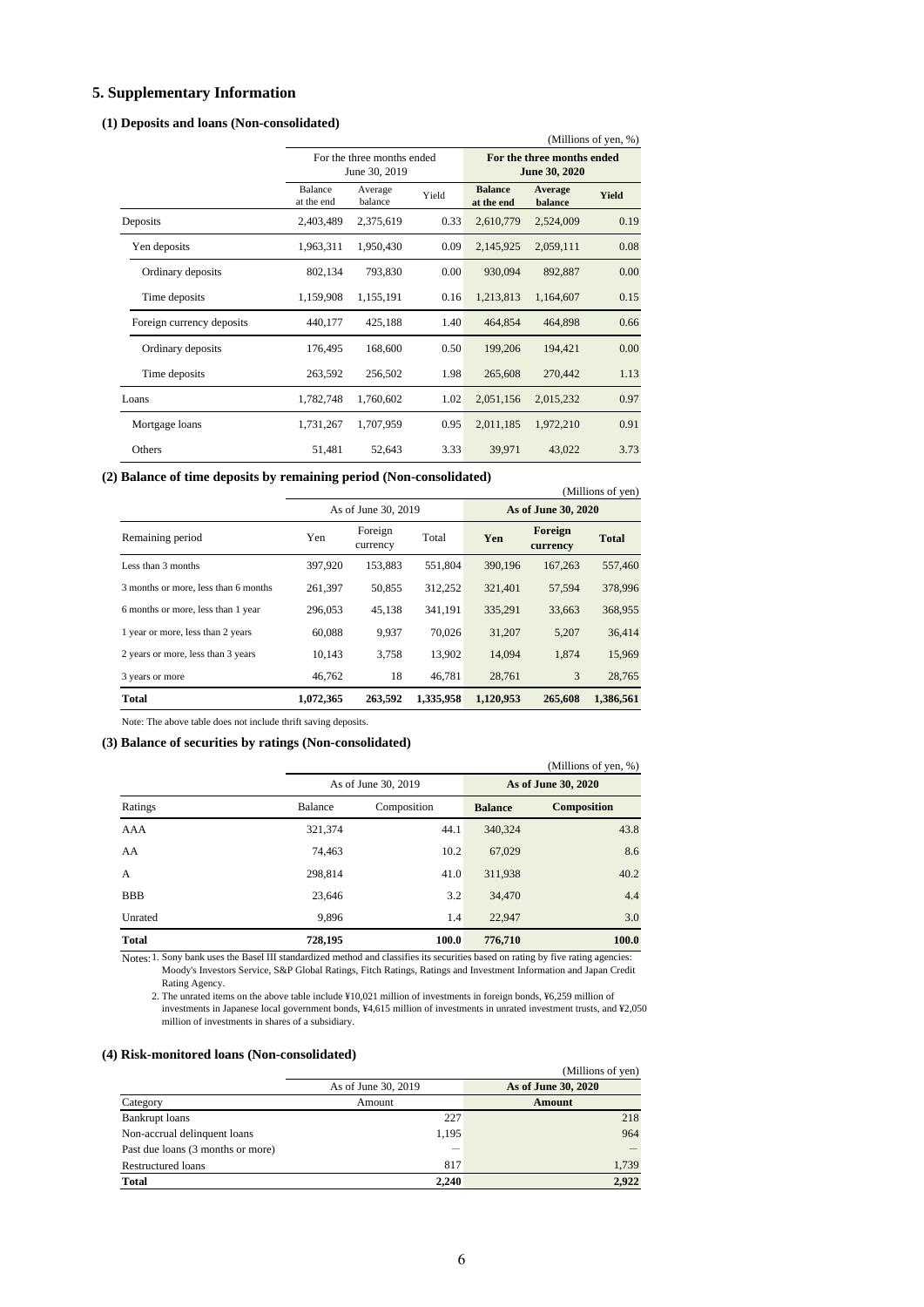# **(5) Consolidated capital adequacy ratio (Domestic standard)**

(Millions of yen, %)

|                                                                                                                                                                      |                      | As of June 30, 2020 |
|----------------------------------------------------------------------------------------------------------------------------------------------------------------------|----------------------|---------------------|
| Core capital: instruments and reserves                                                                                                                               |                      |                     |
| Directly issued qualifying common share capital or preferred share capital with<br>a compulsory conversion clause plus related capital surplus and retained earnings |                      | 87,326              |
| Capital and capital surplus                                                                                                                                          |                      | 52,000              |
| Retained earnings                                                                                                                                                    |                      | 35,326              |
| Accumulated other comprehensive income included in core capital                                                                                                      |                      | (49)                |
| Remeasurements of defined benefit plans                                                                                                                              |                      | (49)                |
| Eligible capital instruments included in core capital: instruments and reserves                                                                                      |                      | 5,180               |
| Non-controlling interests included in core capital subject to transitional arrangements                                                                              |                      | 930                 |
| Core capital: instruments and reserves                                                                                                                               | (A)                  | 93,387              |
| Core capital: regulatory adjustments                                                                                                                                 |                      |                     |
| Total amount of intangible assets (excluding those relating to mortgage servicing rights)                                                                            |                      | 4,606               |
| Other intangible assets excluding goodwill and mortgage servicing rights                                                                                             |                      | 4,606               |
| Shortfall of eligible reserves to expected losses                                                                                                                    |                      | 962                 |
| Core capital: regulatory adjustments                                                                                                                                 | (B)                  | 5,569               |
| Capital                                                                                                                                                              |                      |                     |
| Capital                                                                                                                                                              | $((A) - (B))$<br>(C) | 87,818              |
| <b>Risk-weighted assets</b>                                                                                                                                          |                      |                     |
| Total amount of credit risk-weighted assets                                                                                                                          |                      | 580,340             |
| Total amount included in risk-weighted assets subject to transitional arrangements                                                                                   |                      | (7,548)             |
| Exposure to other financial institutions                                                                                                                             |                      | (7,548)             |
| Total amount of operational risk equivalent / 8%                                                                                                                     |                      | 52,569              |
| Adjustment to credit risk-weighted assets                                                                                                                            |                      | 379,758             |
| Total amount of risk-weighted assets                                                                                                                                 | (D)                  | 1,012,669           |
| Capital adequacy ratio                                                                                                                                               |                      |                     |
| Capital adequacy ratio                                                                                                                                               | ((C) / (D))          | 8.67%               |
|                                                                                                                                                                      |                      | (Millions of yen)   |
|                                                                                                                                                                      |                      | As of June 30, 2020 |
|                                                                                                                                                                      |                      |                     |

Consolidated total capital requirements (Domestic standard) (Total risk-weighted assets by 4%) 40,506